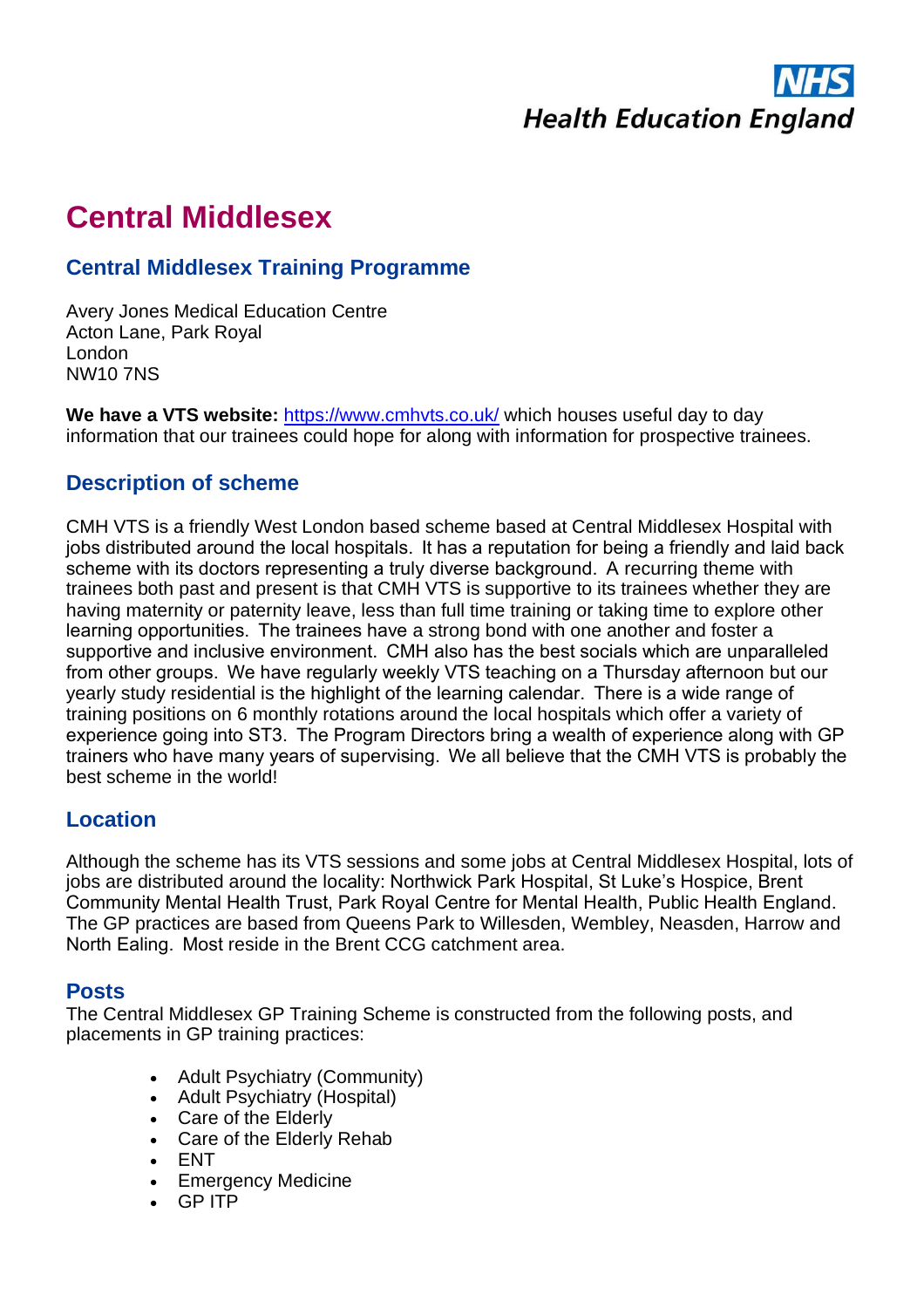- General Practice
- **Paediatrics**
- Old age Psychiatry
- Public Health Medicine
- Palliative Care
- Rheumatology
- Obstetrics & Gynaecology
- Trauma and Orthopedics

### **Educational Activities**

The CMH scheme actively encourages all its trainees to take advantage of all the learning opportunities that are available in London and beyond.  We have had trainees going all around the world to enhance their skills as the GPs of the future.  The scheme is always supportive and making claims for any expenses could not be easier.

# **Highlights**

CMH VTS is a friendly West London based scheme based at Central Middlesex Hospital with jobs distributed around the local hospitals. It has a reputation for being a friendly and laid back scheme with it's doctors representing a truly diverse background.

A recurring theme with trainees both past and present is that CMH VTS is supportive to its trainees whether they are having maternity or paternity leave, less than full time training or taking time to explore other learning opportunities. The trainees have a strong bond with one another and foster a supportive and inclusive environment. CMH also has the best socials which are unparalleled from other groups.

We have weekly VTS get-togethers on a Thursday afternoon but our yearly study residential is the highlight of the learning calendar. There is a wide range of training positions on 6 monthly rotations around the local hospitals which offer a variety of experience going into ST3. The Program Directors bring a wealth of experience along with GP trainers who have many years of supervising.

### **Trainee testimonials/quotes from trainees**

'For me, CMH VTS offers the best supportive learning environment. We have a lot input in our training and are encouraged to do so. What's more, the advice and support from fellow trainees, as well as the PDs, is invaluable. There really is a sense of family at CMH VTS and Thursday afternoons are definitely the highlight of my working week!' Dr VL

'CMH is the best scheme! I have made so many good friends and learned so much.  The PDs are great guys, always fun and there whenever you need them, I would recommend CMH to anyone looking for a good fun scheme with lots of great practices to learn from'. Dr HS

'Central Mid was my top choice and it has not disappointed, the socials are great fun and the residential at Cumberland Lodge are great fun, deffo recommend to anyone thinking about it, VTS each week is a great way to learn and see your friends' Dr JM